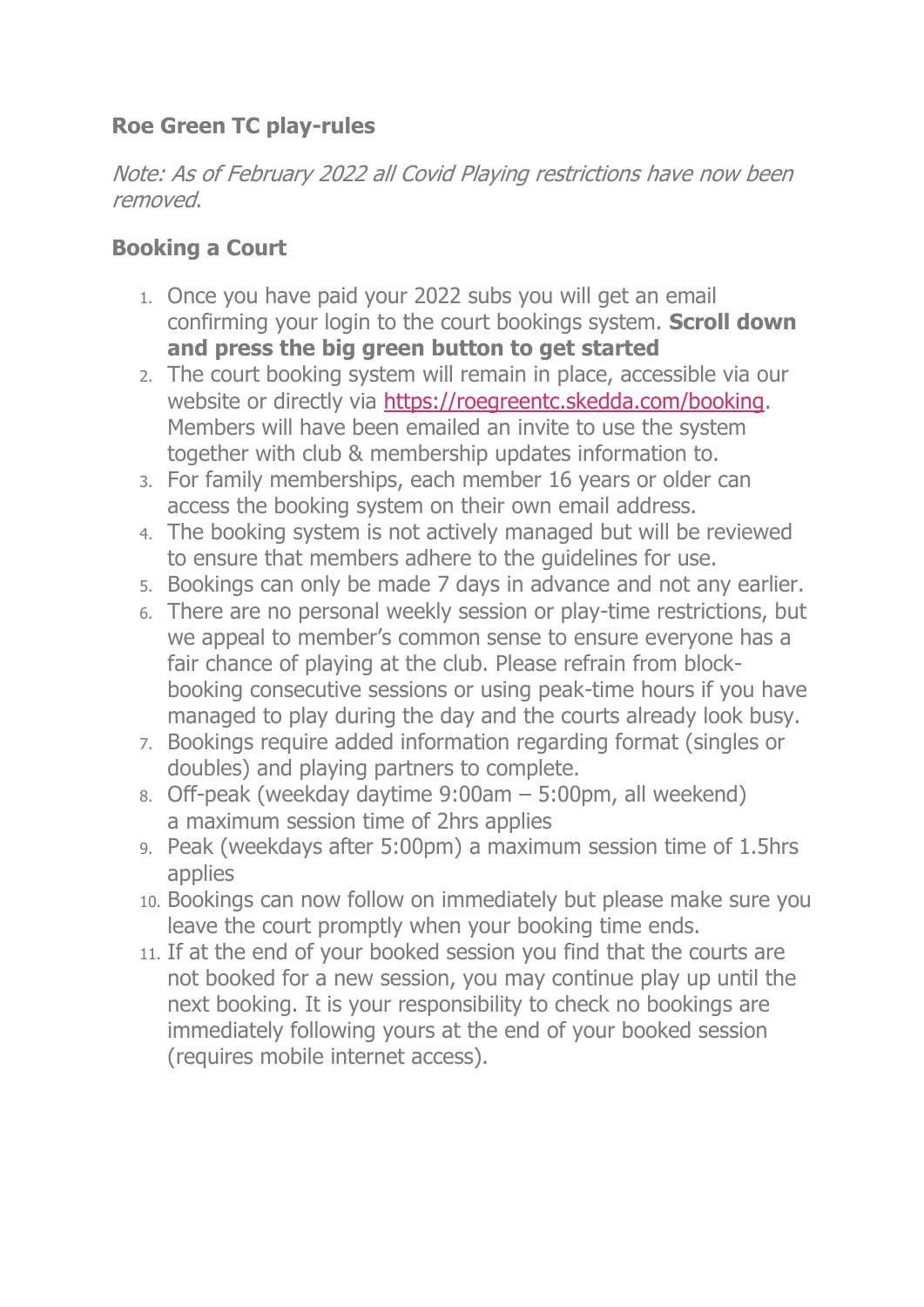### **On and around the Courts**

- 12. Members are asked to park their cars on the Community Center or Cricket Club car parks and not in front of the Beesley Green Cottages.
- 13. Please use both entrances to the courts. When using the Beesley Green entrance, please be mindful when crossing neighbours' drives and if you use the Cricket Club route we have been asked to use the clubhouse veranda rather than the grass in front.
- 14. Players are requested to please use the appropriate footwear for the courts and the weather conditions at the time of play.
- 15. Players are requested to ensure that their playing attire is appropriate for tennis and would not cause offence to other members.
- 16. All gates MUST be closed shut whilst play is taking place. If you enter or leave the court whilst others are playing, please make sure that you close the gate as you do.
- 17. Players MUST NOT walk across the back of adjacent courts whilst play is taking place. If you need to retrieve a ball, please wait for a break in play. This is for your own safety and the safety of others, as the speed and strength of play varies greatly within our membership.
- 18. Players endeavour to not leave anything on the court at the end of the session, please remove all water bottles and jackets. Please check the court is clear before you leave and place any rubbish in the bins provided.
- 19. Last players on court should ensure that the courts are properly locked.

#### **Guest play**

- 20. In a season, a member may bring up to three guests free of charge however an individual non-member can only visit the club a maximum of three times as a guest of any member in the same season
- 21. Visiting players during league matches are granted temporary club membership for the time of match play

## **Junior Rules**

22. All general rules apply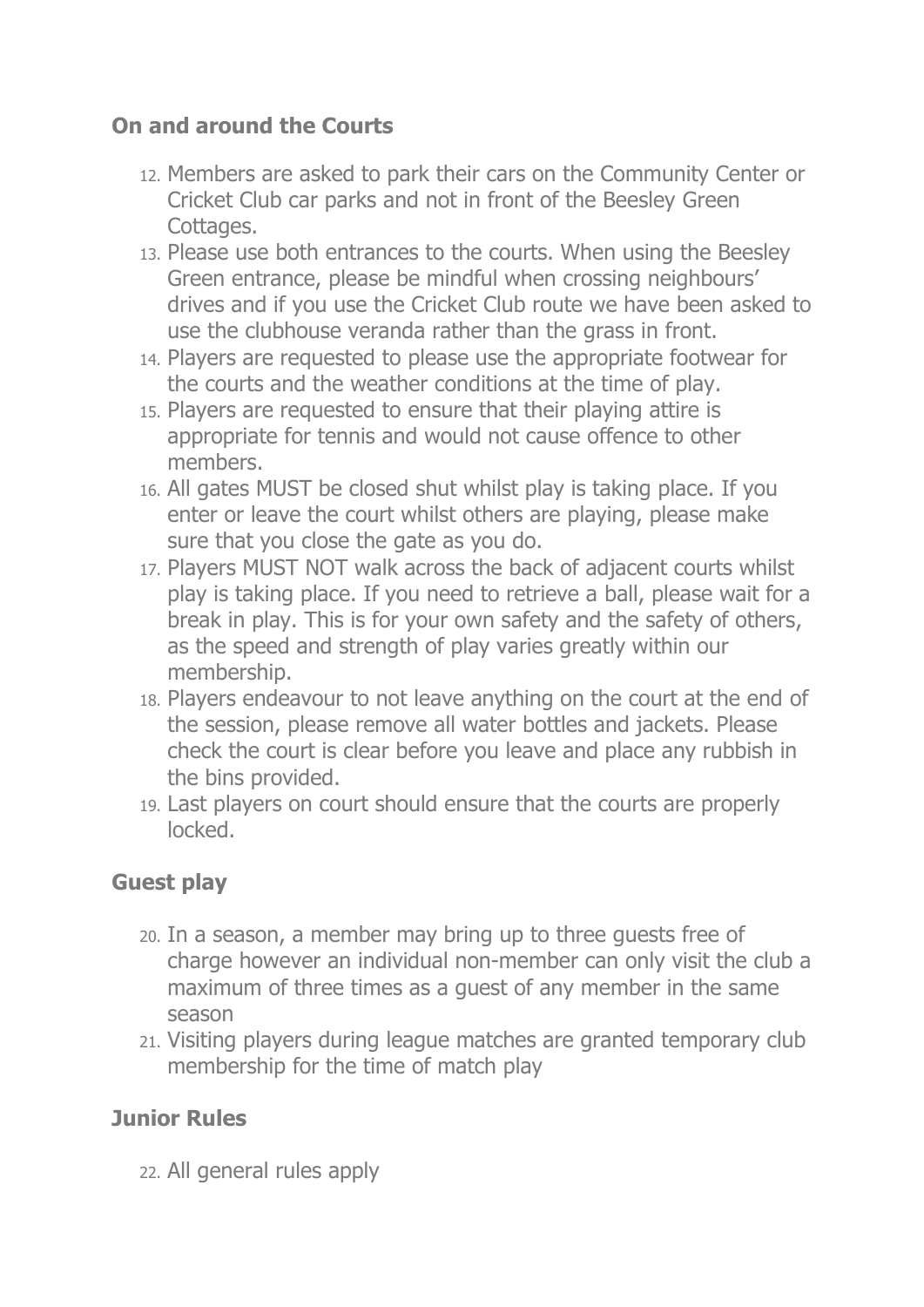- 23. Parents will be held responsible for the conduct of their children whilst using the courts and children will be deemed to be always under their care.
- 24. The courts and surrounding area must not be used for any activity other than Tennis i.e. no footballs, bicycles etc.
- 25. Junior members are not permitted to bring guests to the club

### **Fair Usage**

- 26. To make sure courts are accessible for all members, please do not abuse the system. The intention of the current system is that each member has a fair chance to play our game in a safe and enjoyable way.
- 27. The committee will review play and booking patterns regularly and tweak the system accordingly. We also reserve the right to temporarily suspend booking and play privileges, terminate membership or even suspend play entirely and lockdown the courts again if members are found to flout these rules.

# **Coaching**

- 28. Outside the club-organised coaching, the courts are open for individual and small group coaching for club members in accordance LTA guidelines
- 29. Coaching can be booked with either our club-affiliated coach (contact [Martin Kast\)](mailto:mart.kast@gmail.com?subject=RGTC%20tennis%20coaching) or external coaching providers can be invited to be "guest coaching" RGTC members on member-booked courts.
- 30. Coaches are required to hold professional insurance (either through LTA accreditation or privately) and must provide details of such together with a risk assessment and contact details for all participants of each session when requested by the club
- 31. Coaching sessions are permitted to last up to 90 minutes, unless prior agreed to by the club committee
- 32. No more than 2 courts can be booked for coaching sessions at any one time and no consecutive coaching sessions are permitted to ensure court availability for other members, unless agreed to by the club committee
- 33. If in doubt, please reach out to the committee to discuss your coaching plans!